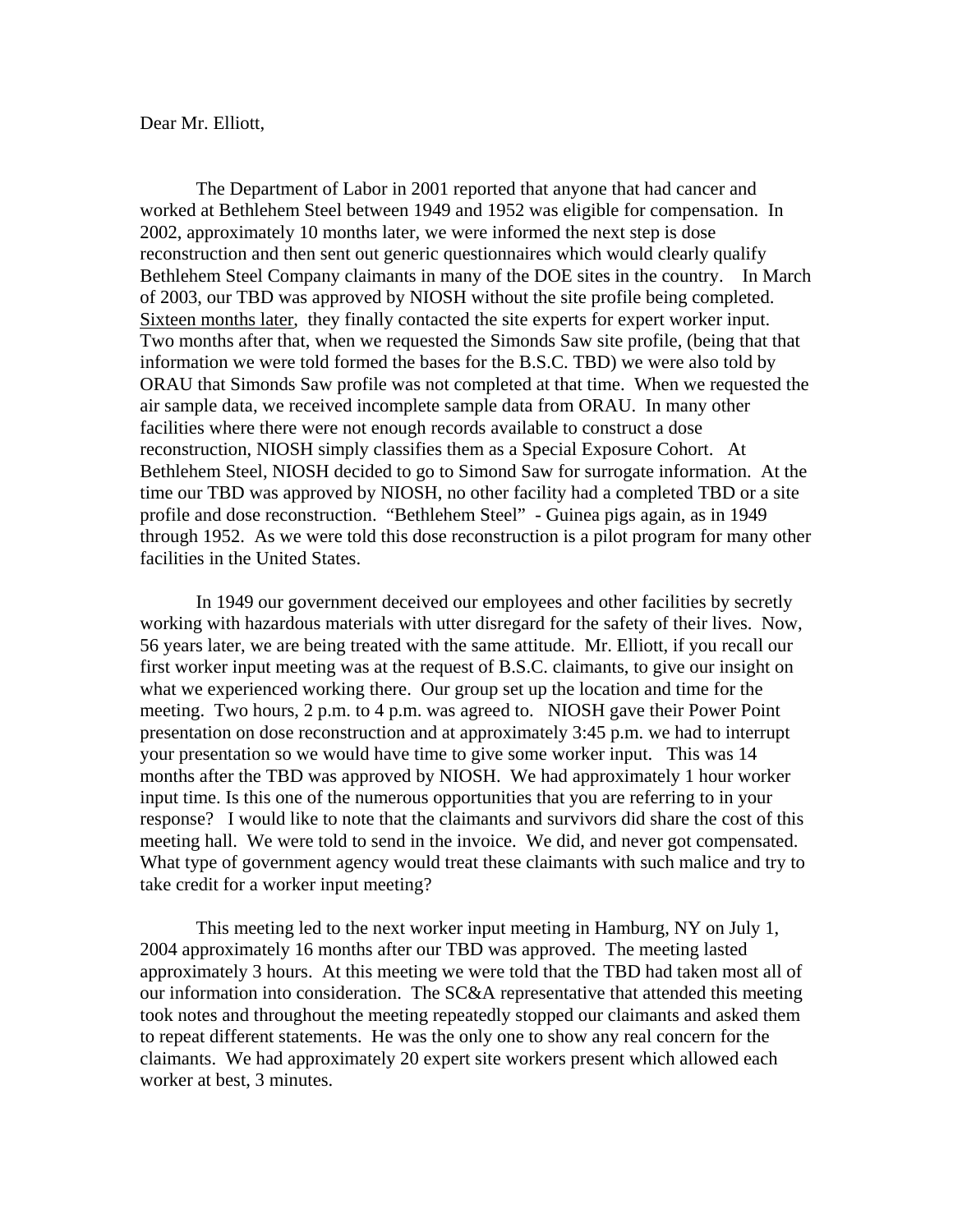The next meeting with the workers took place in Buffalo, NY on January 12, 2005. Again, a 2 hour workshop meeting. At this meeting we had a plant superintendent who worked there during the 1949-1952 Uranium period. He was a Superintendent of the 10" Bar Mill at the time of the Uranium rollings. I was sitting next to a NIOSH executive, when this man was giving testimony. The NIOSH executive asked me for the Superintendents name and telephone number because he stated that, "That man has a wealth of knowledge, and he (the executive) would like to make arrangement to speak with him." I have not heard another word from the NIOSH executive to this day (another worker input meeting).

In May 25-26, 2004 I received an invitation to attend a dose reconstruction workshop in Cincinnati. I felt a better understanding of dose reconstruction would be of benefit when working with NIOSH. I called to make arrangements to attend and was asked "who did I get this information from?" At that time, I was told that they had no room left. All reservations were full, but they were sorry. Early the next morning, I received a call saying that 2 or 3 people had canceled and I would be able to attend. When I arrived at the meeting there were approximately 20 empty chairs. Does this reflect the attitude of our government 56 years ago? Not much concern for the workers.

If NIOSH would review the picture I sent them of the compete 10" Bar Mill, it plainly shows that it would be impossible to decontaminate it in one day. If dust or large particles were on the rafters without ventilation it could have stayed up there for days until an overhead door would open and blow it off the rafters, and it certainly didn't come down in layers. Monday's dust, Tuesday's dust etc. certainly didn't come down in percentages.

Regarding the air samples (36) taken at Simond Saw in 1948. Does anyone really know what type of ventilation was in place at that time and why did Bethlehem Steel Company not have this health hazard corrected for four years? Documents show that the water cooled bearings of the high speed roller washed off the protective coating, but this would be corrected at Fernald. The dragging of the rods 35 ft. is far exceeded by pushing, rolling and dragging the Uranium rods across the 28,000 sq. ft. metal Cooling Bed. Do you really think that that didn't knock off your protective coating? Look at the attached photo. Note the amount of rods on that bed. What measures were taken to prevent extensive oxide from accumulating in the vicinity of the Cooling Bed? None at B.S.C.

Mr. Elliott as you well know NIOSH has continually stood fast that the highest level of contamination is at the Rollers. It is my understanding the new theory is the highest point of contamination has moved to the Shear area. How would this be known if there weren't any BZ samples at the rollers?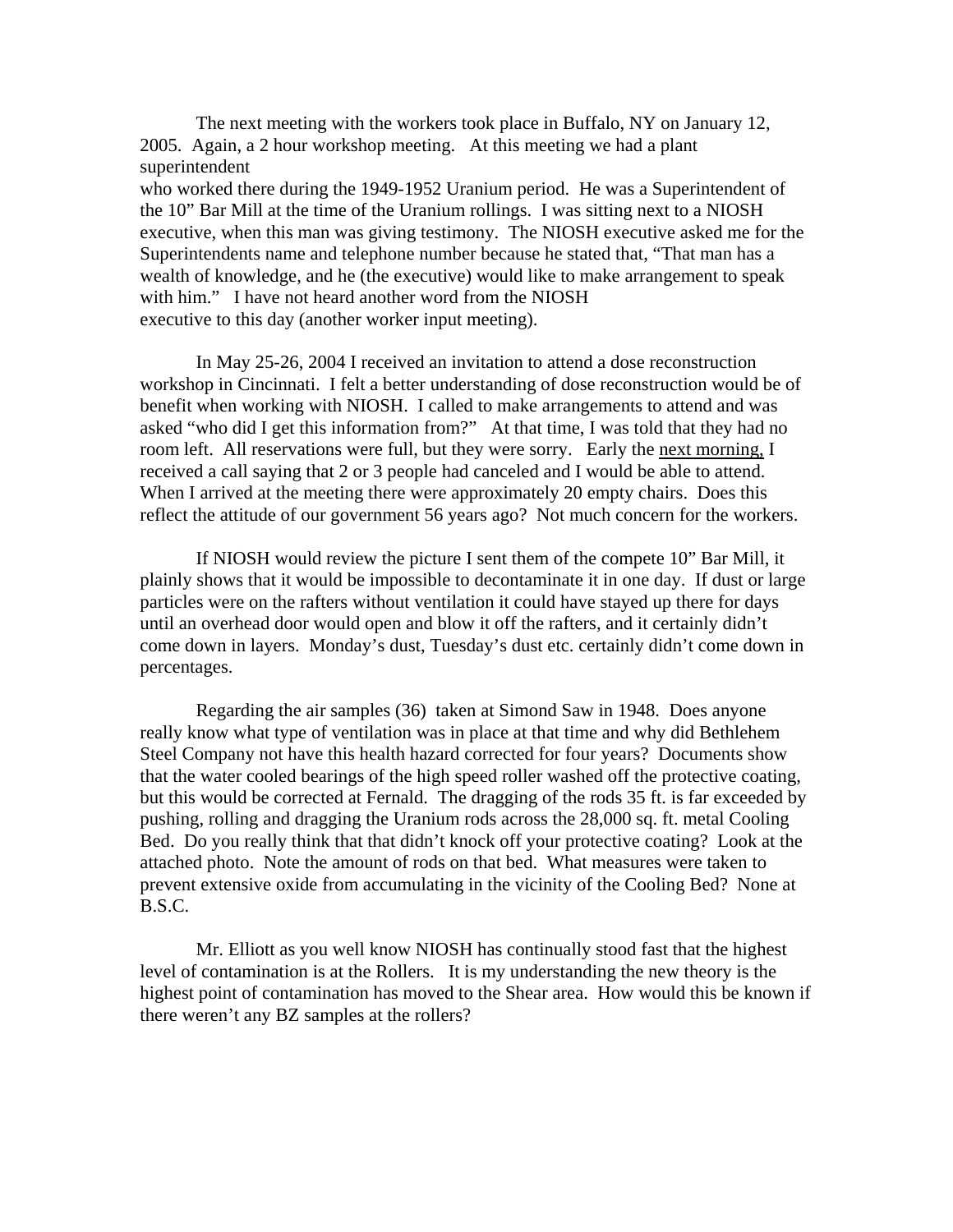As for the Cooling Bed, NIOSH, after 4 years had no knowledge of it's location, purpose or even of it's existence. This was evident when I was requested to describe and send them a sketch defining it. This bed was 28,000 sq. ft. , 56,000 including the bed above located in the middle of the 10" Bar Mill. This can be seen in the photo I submitted to NIOSH showing the whole Uranium facility. The photos also show a worker grinding operation which was performed on billets before and after rolling. I am not aware if NIOSH ever released these photos or not.

Again in 2005, I received an updated air sample data survey. None of the information showed a B.Z. sample taken in the Salt Bath area. Also the adding of additional rollings, 35 undocumented do not in any way represent what actually occurred during these experimental procedures. Experiment (any action or process undertaken to discover something not yet known, any action or process designed to find out whether something is effective or valid). This was the known process performed at B.S.C. For NIOSH to assume what transpired during those 35 undocumented rollings is not realistic. As shown at (1) documented rolling, the first 30 billets rolled did not have a temperature reading because of faulty gauges. What temp did these rods have 1200, 1800 or 2100 degrees and no air data survey? What percentage of exposure were these unprotected workers exposed to? You can certainly get figures out of a book, but there not indicative of the state-of-the-art experimental facility. 75% of the rollings at B.S.C. have no documentation at all. Again NIOSH takes the benefit of the doubt.

To this day, NIOSH argues that cobbles could not have been cut with an open flame torch because of the Parofic properties of Uranium but 1/25/2005 findings #2 refers to the direct heating applied to the billets at Simond Saw produced excessive levels of airborne contamination, so the direct flame as Simond Saw shows that open flame could be applied directly to Uranium. As the expert workers stated, the cobbles could easily been burned out with a torch, with much higher exposure to the unprotected worker. No B.Z. or G.A. samples were ever taken in this area. The NIOSH document states that these were some of the highest air samples measured at Simond Saw.

Jan. 25, 2005 finding #3 NIOSH document states "Off-Normal Occurrences, such as cobbles or salt bath leaks, resulted in the shut down of the rolling mill process". During these shutdown periods, the generation of airborne activity would cease. " What kind of rationale is this? The boiling salt bath and the 1200 degree rods on the 28,000 sq.ft. Cooling Bed, and the Shearing procedure would continue to operate. Also, if you stopped the rollers, what would be the need to clean up if all the airborne activity would stop?

Jan. 25, 2005 Finding #2 states that according to the workers only Finishing work was processed at Bethlehem Steel Company. You state that the Simond Saw roughing proce4ss was more likely to generate higher levels of contamination, but no document was ever brought forward to verify this. Obviously, that's why you say "more likely." Is there any documentation showing exactly what ventilation was in place at Simond Saw in 1948? There is government documents that were sent to me by NIOSH, 40 page document (plus or minus). Page 4 or 23 that states "it was proposed that new rolls with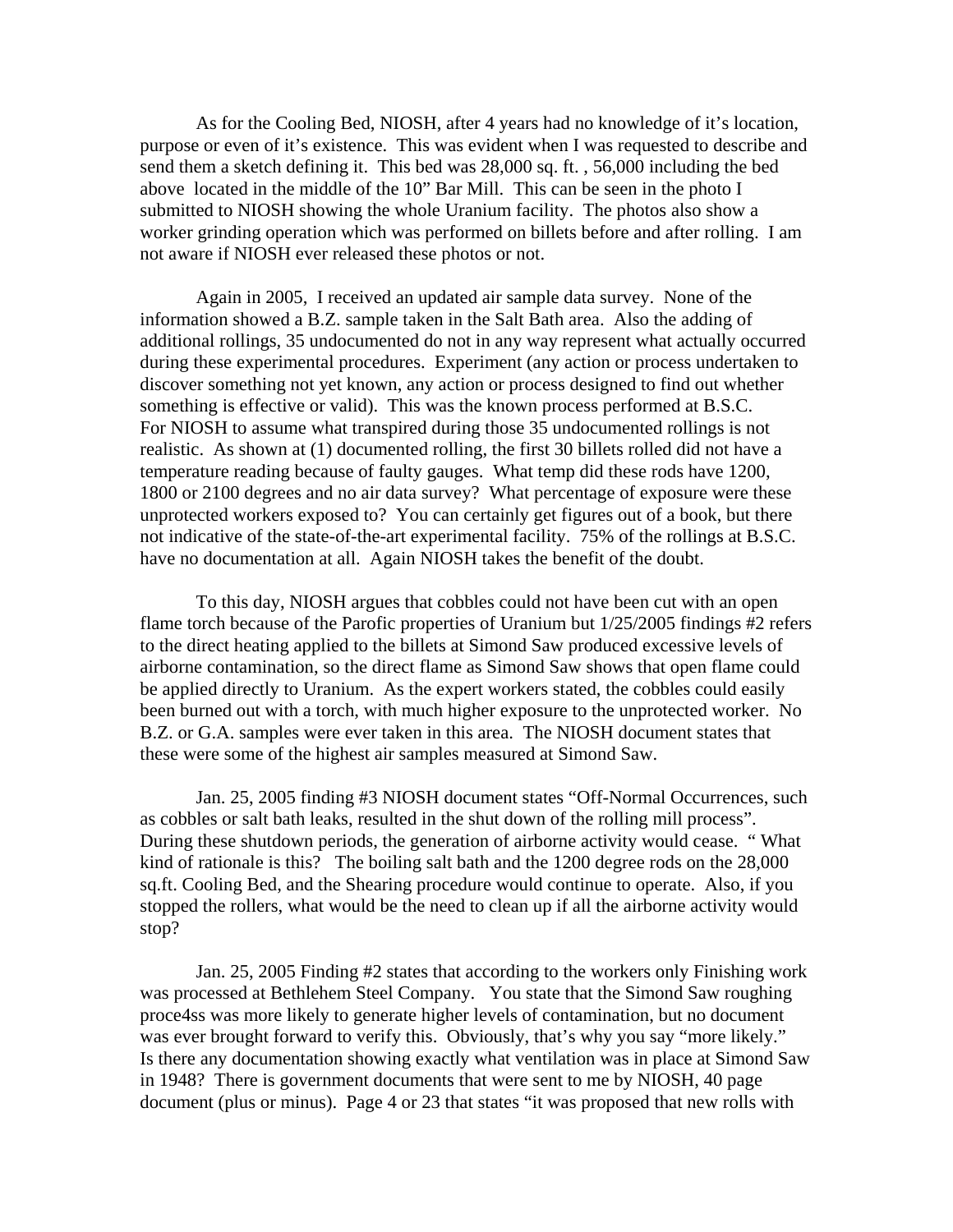the passes to be used by National Lead to be purchased for the roughing and finishing mills at Bethlehem Steel. These were requested for Sept. 1." (Office Memorandum) "United States Government." I believe this is proof that there was roughing at Bethlehem.

The original TBD for B.S.C. did not include Ingestion in the 03/30/2003 version. Even the document of 5/13/1949 HW 19066 "Health Problems Associated with the investigation of off plant Uranium Rolling. Pg. 8 "From observation it seemed that a possible significant factor should be observed in appraising the worker's Uranium intake and excretion values was the ingestion of metal." With the resources, personnel, money, and time of an issue so important could be overlooked, what else can be missing from our TBD?

The (Wayne Ridge Letter of June 9, 1976) the Government states "our procedures for the retention of records have resulted in the removal and destruction of files not specifically identified for historic purpose." The Bethlehem Steel contract began in 1949.

The following reports including the Wayne Ridge Letter refer to the cleanup of the

facility.

- **Preliminary Survey of Bethlehem Steel March 1980**
- Elimination Report (No Date) For Bethlehem Steel Lackawanna, N.Y.
- A Radiological Screening Survey August 1976

There isn't one document with a signature on it. Who is accountable for their contents?

Our observations support the allegation that the Bethlehem Steel Company data is missing or was destroyed, fraudulently represents dose and is corroborated by testimony from Bethlehem Steel Company site experts.

There is double standard by which Bethlehem Steel claimants are being judged!!

 Ed Walker Bethlehem Steel Action Group